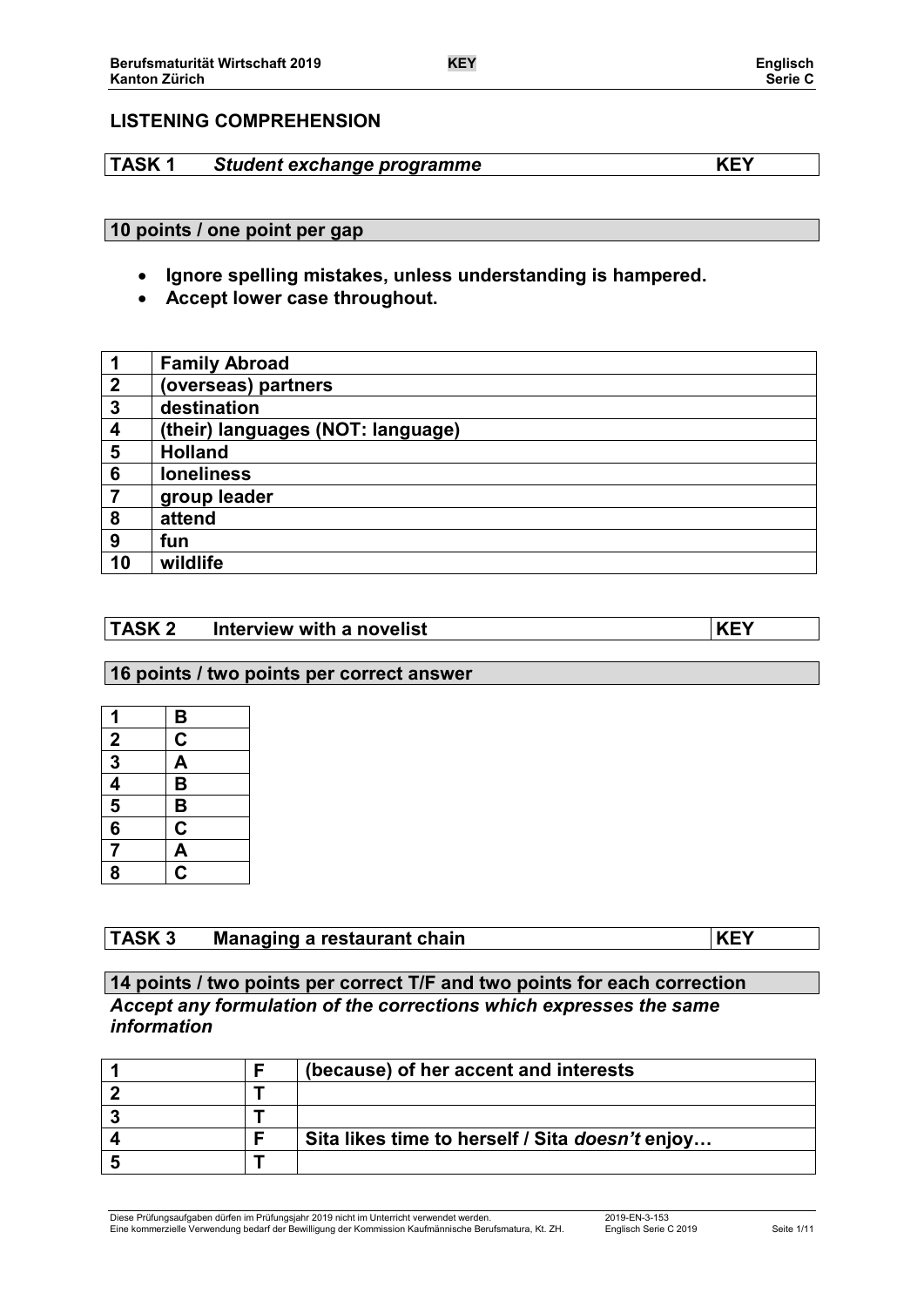## **LISTENING COMPREHENSION**

*INSTRUCTIONS This part of the examination consists of three different listening comprehension tasks. There will be pauses before and after each task to give you time to read the questions and to check your answers. You will hear each task twice.*

# **Student exchange programme**

*TASK 1 In the first part of the test you will hear the headteacher of a school talking to a group of parents about an international student exchange programme.*

> *As you listen, fill in the gaps 1-10 in the notes below with one to three words.*

*You now have 90 seconds in which to look at TASK 1.*

*(allow 90 sec) Ready?*

Good evening, I'd like to welcome all those parents whose children have just started at the school. The purpose of this meeting is to give you information about our international exchange programme known as 'Family Abroad'. For one week per year, pupils are invited to stay with a host family and attend school with a child the same age. A return visit is then arranged six months later.

In general, children aged thirteen to fifteen years old seem to get the most out of this trip. Now, I realise that your own children will only be eleven or at most twelve this year, but we want them to start writing to their prospective overseas partners a year or so before the visit. This will make their future exchange more successful as they will already know someone in, and a lot about, their destination before they leave.

We've established links with schools in various countries. In the past, European exchanges have been the most popular, especially amongst children keen to practise their languages. But this is not the only aim of the programme, so those more interested in other subjects should not be put off. One year, we organised a trip to **Holland** which was very successful, although none of the children were studying Dutch. Our most regular destination, however, is France, with Germany coming a close second, although we are in touch with a school in Poland which is very keen to take part, as is a school in Canada.

Now, although most children love the experience, we must be prepared for some difficulties. This may be the child's first trip abroad, leading to feelings of homesickness as well as **loneliness**. A week can seem a long time when you feel lonely or you're missing home. So each group of pupils is accompanied by a professional group leader, which means there's always someone with training on the spot to solve any difficulties, which is a relief for both parents and host families as you can imagine.

There is a variety built into the week and this definitely helps. For example, children attend lessons together in the morning and then visit a local place of interest in the afternoon. These trips can be fun as well as educationally valuable and parents are invited to come along too. In the past we managed to combine the pure entertainment of places like theme parks with the learning opportunities provided by wildlife parks, museums etc. And surprisingly, it's actually the wildlife rather than the theme parks which prove the most popular time and time again.

(Monologue 414 words)

Diese Prüfungsaufgaben dürfen im Prüfungsjahr 2019 nicht im Unterricht verwendet werden. 2019-EN-3-153 Eine kommerzielle Verwendung bedarf der Bewilligung der Kommission Kaufmännische Berufsmatura, Kt. ZH. Englisch Serie C 2019 Seite 2/11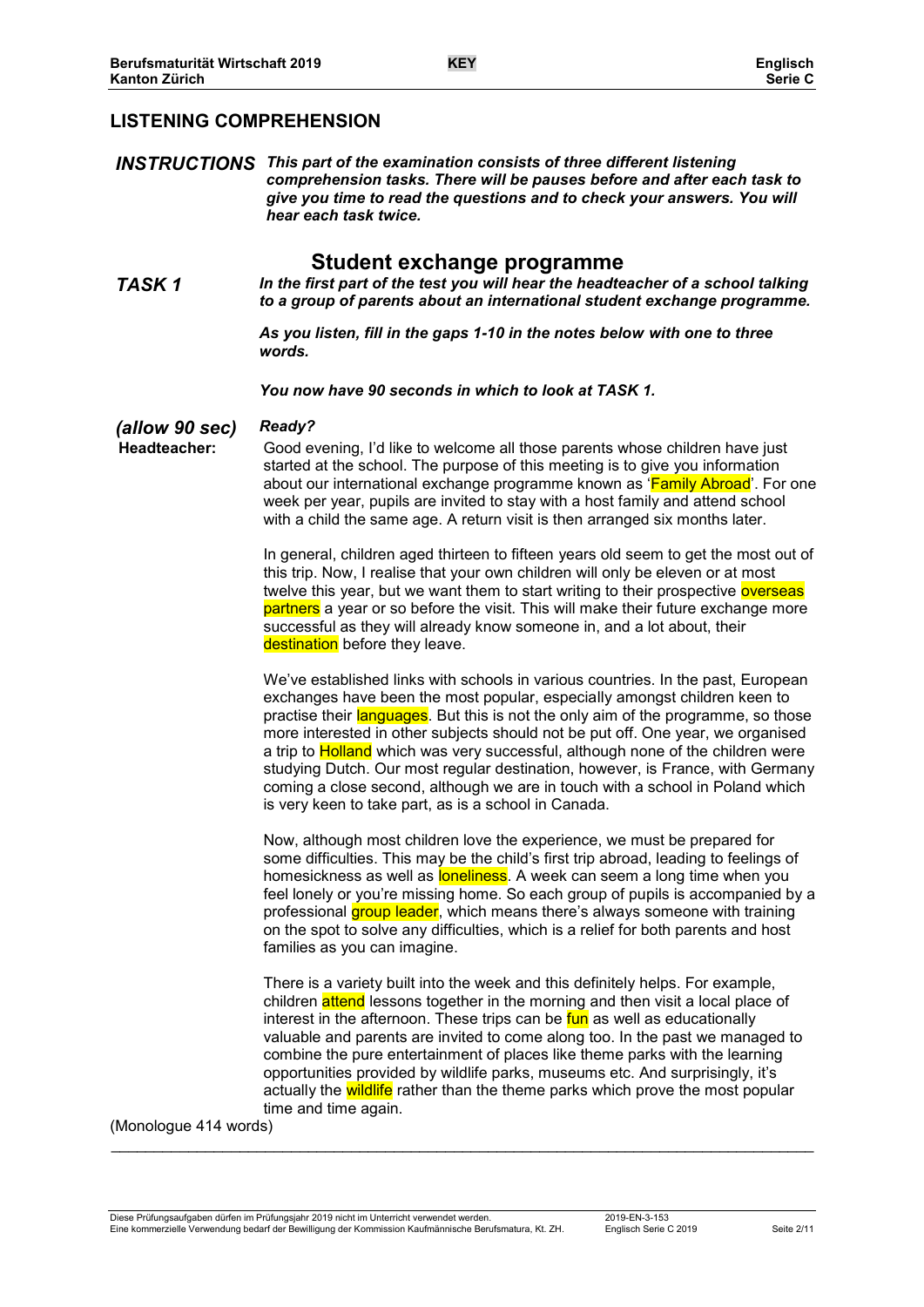| <b>After first listening</b> | Now listen again and check your answers.                                                                |
|------------------------------|---------------------------------------------------------------------------------------------------------|
|                              | Ready?                                                                                                  |
| After second listening       | This is the end of TASK 1.                                                                              |
|                              | You now have thirty seconds to check your answers.                                                      |
| After 30 seconds             | Now turn to TASK 2.                                                                                     |
| <b>TAPESCRIPT 2</b>          | <b>20 POINTS</b>                                                                                        |
|                              | Interview with a novelist                                                                               |
| TASK <sub>2</sub>            | In the second part of the test you will hear an interview with a well-known<br>novelist and biographer. |
|                              | For questions 1-8, mark the best answer, A, B, or C.                                                    |
|                              | You now have 90 seconds in which to look at TASK 2.                                                     |

- *(allow 90 sec) Ready?*
- **Interviewer** With us today to discuss his career is Frank Thompson, renowned novelist and biographer. So let's start at the beginning, Frank. You did say, some years ago, that you began high on the mountain, only to go down sharply while others were passing you on the way up. Do you think now, when you look back at your first novel, that it had anything that you were not able to capture in your later novels?
- **Frank** You can't write a book that's worth reading, or you can't continue to be a reasonable writer if you just try to do the same thing again. So there are all sorts of positive things in my first book that I'll never achieve again, like the easiness of the dialogue or the kind of simple elegance that comes from not trying to be too clever. But to be honest, I also wouldn't *want* to repeat this style again.
- **Interviewer** Now, after the tremendous success of that first novel, your second one was pretty much torn apart by the critics. That must have hurt!
- **Frank** It was shocking! You know, this is going to sound silly, but I couldn't believe the intensity of the attack on it. I remember one awful review by a longstanding, wellknown critic, who was probably trying to be especially funny. He wrote that the book was 'paceless, tasteless, graceless'. Now it certainly had its faults, but it definitely had pace, it had its own kind of taste and I like to think it had some grace. It was almost as if the reviewer had deliberately wanted to pick the few good things he could find in the book and ruin them too. He just completely destroyed the book!
- **Interviewer** But did this rejection push you in a different direction?
- **Frank** It left me very confused. I thought maybe I should give up and become something else, but I didn't know what. So I wandered around and finally started thinking about the next book, 'The Black Tree'. Of course you get good reviews too, which give you hope, and the bad ones make you tougher. Finally after many, many years, you realise that it's part of it. In a way, it's a selection process. Only the people who are really driven to be writers actually make it through. That's why there are far more people who write two novels than six or seven.

### **Interviewer** After a while, people began to see some autobiographical content in your fiction. Is that true?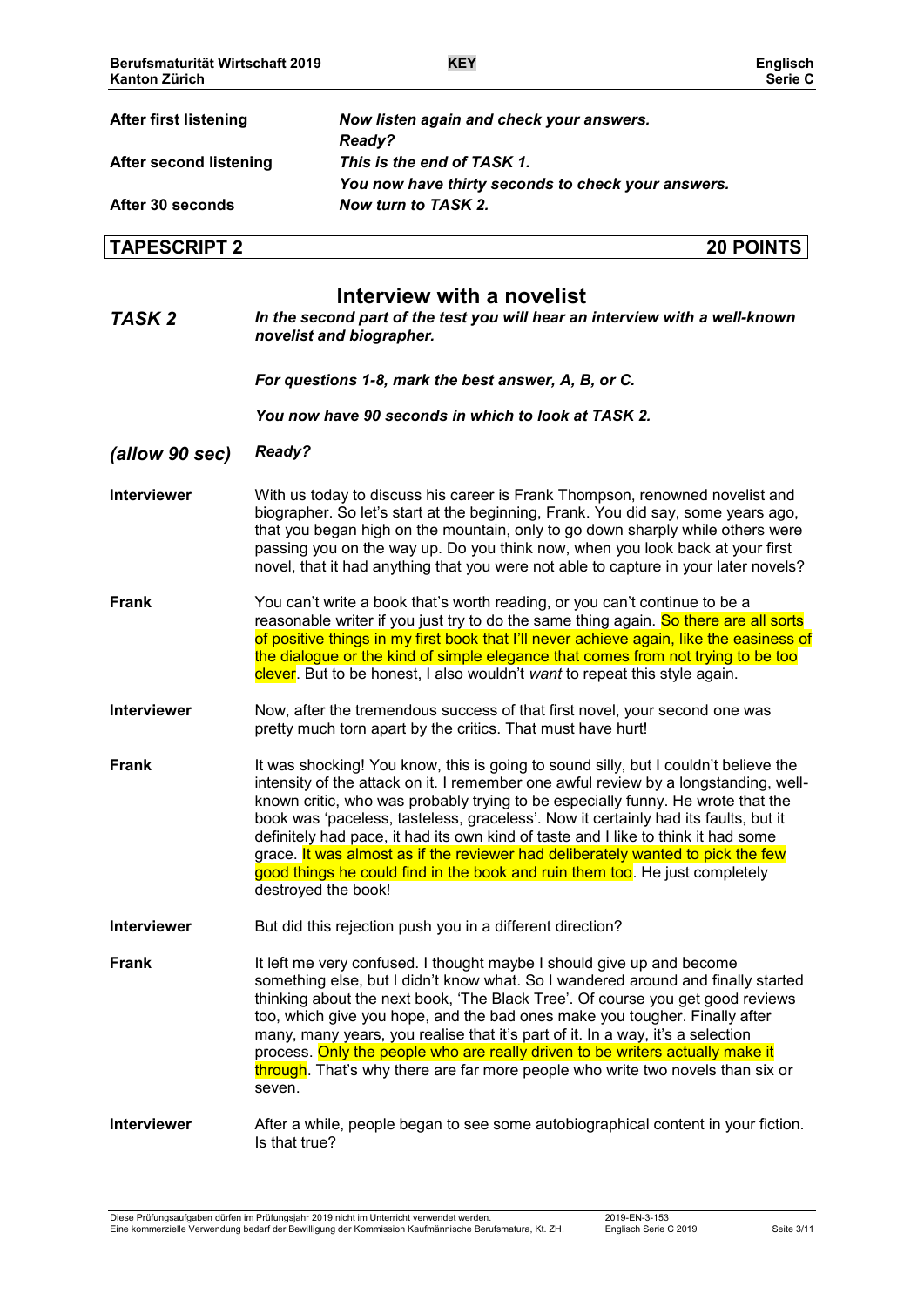| <b>TAPESCRIPT 3</b>           | <b>14 POINTS</b>                                                                                                                                                                                                                                                                                                                                                                                                                                                                                                                                       |
|-------------------------------|--------------------------------------------------------------------------------------------------------------------------------------------------------------------------------------------------------------------------------------------------------------------------------------------------------------------------------------------------------------------------------------------------------------------------------------------------------------------------------------------------------------------------------------------------------|
| <b>After second listening</b> | This is the end of TASK 2.<br>Now turn to TASK 3.                                                                                                                                                                                                                                                                                                                                                                                                                                                                                                      |
| <b>After first listening</b>  | Now listen again and check your answers.<br>Ready?                                                                                                                                                                                                                                                                                                                                                                                                                                                                                                     |
| (Dialogue 835 words)          |                                                                                                                                                                                                                                                                                                                                                                                                                                                                                                                                                        |
| <b>Interviewer</b>            | Now let's turn to your latest novel, which has                                                                                                                                                                                                                                                                                                                                                                                                                                                                                                         |
| <b>Frank</b>                  | You have the great advantage of knowing what happened! When you're a<br>novelist you panic about what to do next. You could ruin the book if you go the<br>wrong way. With a biography you don't have to worry about that.                                                                                                                                                                                                                                                                                                                             |
| <b>Interviewer</b>            | What do you like about writing biographies?                                                                                                                                                                                                                                                                                                                                                                                                                                                                                                            |
| <b>Frank</b>                  | Well, yes, I think I'm in a good position to write about people who are well-known,<br>not necessarily because I'm as large a celebrity as they are, but because I think I<br>have more insight into them than the average biographer. They tend to approach<br>from the outside and don't understand the incredible confusion of identities that<br>grows when you come to celebrity from simpler beginnings. That's what draws<br>me to these people.                                                                                                |
| <b>Interviewer</b>            | You have also written a number of biographies. Is there one aspect which<br>attracted you to all these people?                                                                                                                                                                                                                                                                                                                                                                                                                                         |
| <b>Frank</b>                  | Well, it can be many things: a riddle, a game or a wonderful revolution of<br>language. I would hate to say novels have to be just one thing, but the key is that<br>they should illustrate human experience in a dramatic way. Otherwise why read<br>them? You're going to get a better, swiftly-paced, modern narrative on the<br>average TV show.                                                                                                                                                                                                   |
| <b>Interviewer</b>            | So the novel is still mainly a kind of psychological journey?                                                                                                                                                                                                                                                                                                                                                                                                                                                                                          |
| <b>Frank</b>                  | I don't care what characters do in a novel. I'm willing to read about the worst<br>human criminal, provided the novelist can make that person come alive. A novel<br>should make it possible to learn more about the depths of human nature. Some<br>of today's violent novels don't do that. There's no inner voyage. The writing's<br>descriptive but it doesn't reveal anything about the characters. I think you can go<br>as far as you want as long as your imagination is equal to it.                                                          |
| <b>Interviewer</b>            | And what do you think about some of the novels written today with their<br>extremely violent plots?                                                                                                                                                                                                                                                                                                                                                                                                                                                    |
| <b>Frank</b>                  | More or less. You don't ever put someone into a book completely. You don't dare<br>because if you do, you've got a boring character. The point is that if you put<br>people into a book that you know very well, like your wife or children, they're real<br>for you already, so you don't have to create them. So they say a few things that<br>they say every day and they're real for you, but not for anyone else. It's better if<br>you transform them to a degree, for example by putting them in an occupation<br>they don't have in real life. |
|                               |                                                                                                                                                                                                                                                                                                                                                                                                                                                                                                                                                        |

# **Managing a restaurant chain**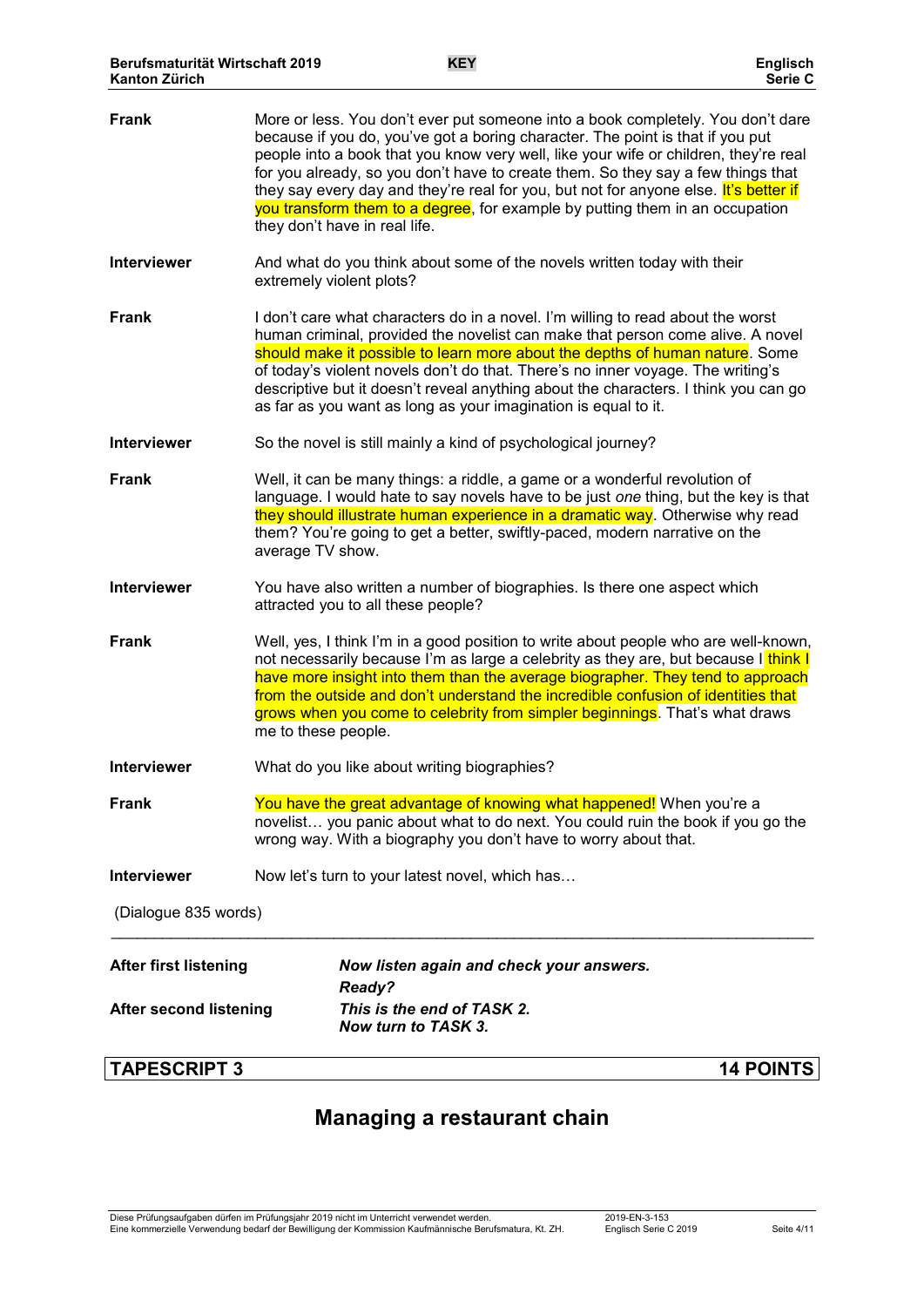| TASK <sub>3</sub>                    | In the third part of the test you will hear a radio interview with the Managing<br>Director of a restaurant chain.                                                                                                                                                                                                                                                                                                                                                                                                                                                                                                          |
|--------------------------------------|-----------------------------------------------------------------------------------------------------------------------------------------------------------------------------------------------------------------------------------------------------------------------------------------------------------------------------------------------------------------------------------------------------------------------------------------------------------------------------------------------------------------------------------------------------------------------------------------------------------------------------|
|                                      | For questions 1-5, decide whether the statements are true or false. Correct<br>the false ones, using up to five key words.                                                                                                                                                                                                                                                                                                                                                                                                                                                                                                  |
|                                      | You now have 30 seconds in which to look at TASK 3.                                                                                                                                                                                                                                                                                                                                                                                                                                                                                                                                                                         |
| (allow 30 sec)<br><b>Interviewer</b> | <b>Ready?</b><br>I have in the studio with me today Sita Bakshi, who set up the Punjab Grill with<br>her brother Rahul in 2010, when she was 30. They now have a restaurant chain<br>with £20 million turnover. Sita, what gave you the drive to achieve so much at<br>such a young age?                                                                                                                                                                                                                                                                                                                                    |
| <b>Sita</b>                          | Well, our parents taught us the important lesson that you should never be afraid<br>of failure. But really, it was when we moved to England from India when I was a<br>teenager. I felt like an outsider, because of my accent and interests, so that gave<br>me a strong desire to do better at school than those who'd always lived here. I<br>felt I needed to be educated. I was more likely to take chances.                                                                                                                                                                                                           |
| <b>Interviewer</b>                   | So, what do you think has made you successful as a businesswoman? What is it<br>that makes someone able to progress as an entrepreneur in the business world?                                                                                                                                                                                                                                                                                                                                                                                                                                                               |
| <b>Sita</b>                          | Well, in my case, I think it's more a reflection of my mental capacity than all the<br>books I've read and the skills I've learnt at university. I mean I can write a good<br>letter now but that isn't going to make me successful. But I've got a fundamental<br>understanding of business. I can see very easily in my mind how things are going<br>to go.                                                                                                                                                                                                                                                               |
| Interviewer                          | OK. Let's move on now to talk about your career. First, you got into the soft<br>drinks business                                                                                                                                                                                                                                                                                                                                                                                                                                                                                                                            |
| <b>Sita</b>                          | Yes, that's right. But we soon found that importing drinks is a bit of a dull<br>business – nothing much was happening, so we sold up in 2007 and thought<br>'What shall we do now?' We decided to go travelling for a year, but we wanted to<br>work while travelling. Then when we were in India, we met someone in the drinks<br>industry who had a chain of restaurants there. He took us on. My brother was a<br>waiter and I was working in the office doing a lot of the day-to-day running of the<br>restaurant, and in doing that I learnt the basics, such as what to buy, how many<br>chefs to employ and so on. |
| <b>Interviewer</b>                   | And you stayed there until 2010.                                                                                                                                                                                                                                                                                                                                                                                                                                                                                                                                                                                            |
| Sita                                 | Yes, then we came back here and started the Punjab Grill straight away.                                                                                                                                                                                                                                                                                                                                                                                                                                                                                                                                                     |
| Interviewer                          | Some people say that running a restaurant is tough work.                                                                                                                                                                                                                                                                                                                                                                                                                                                                                                                                                                    |
| <b>Sita</b>                          | There's no doubt that it is. Some staff don't go home until 4.30 in the morning<br>but then they might not be on until the next evening. I only work during the day I<br>might add! I like to have some time to myself but most people in the restaurant<br><b>business aren't like me</b> . People in the business tend to be outgoing, sociable<br>types – the sort who enjoy an environment of constant activity and tight<br>deadlines.                                                                                                                                                                                 |
| <b>Interviewer</b>                   | What would you say to anyone who's thinking of going into the catering<br>business?                                                                                                                                                                                                                                                                                                                                                                                                                                                                                                                                         |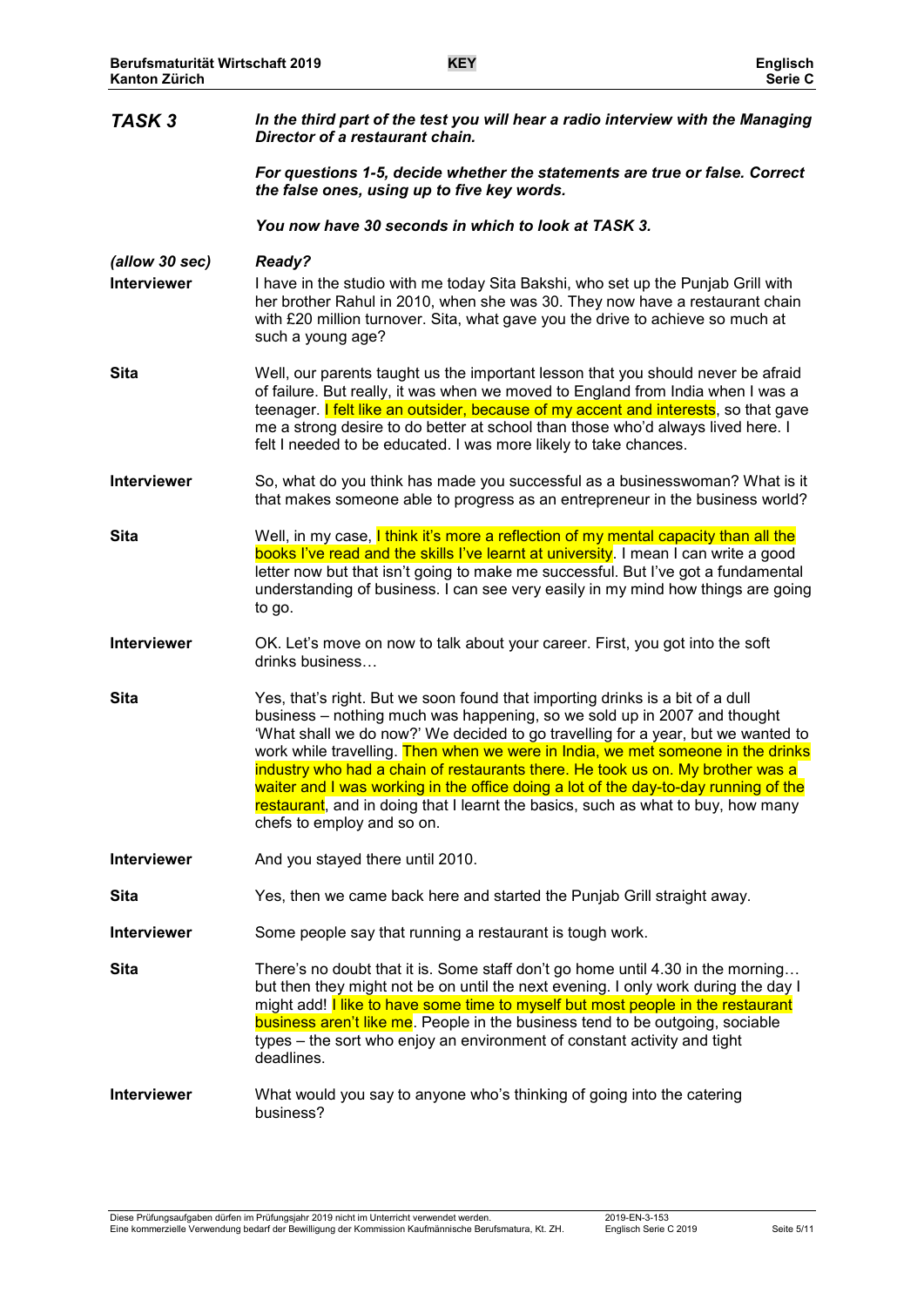| <b>Sita</b>                   | I'd say, start at the bottom. Interestingly, one of the institutions here is developing<br>a recruitment technique based not on degrees and work experience but on the<br>ability to learn. The food industry still maintains the idea of apprenticeship.<br>Running a restaurant, working with the public – these are very complex skills and<br>you must be prepared to start at the bottom and learn quickly. |
|-------------------------------|------------------------------------------------------------------------------------------------------------------------------------------------------------------------------------------------------------------------------------------------------------------------------------------------------------------------------------------------------------------------------------------------------------------|
| <b>Interviewer</b>            | Well, thank you for coming along to the studio today, Sita, and I wish you every<br>SUCCESS                                                                                                                                                                                                                                                                                                                      |
| (Dialogue 554 words)          |                                                                                                                                                                                                                                                                                                                                                                                                                  |
| <b>After first listening</b>  | Now listen again and check your answers.<br>Ready?                                                                                                                                                                                                                                                                                                                                                               |
| <b>After second listening</b> | This is the end of TASK 3.                                                                                                                                                                                                                                                                                                                                                                                       |
|                               | You now have two minutes to check your answers.                                                                                                                                                                                                                                                                                                                                                                  |
| After 2 minutes               | This is the end of the listening comprehension test.<br>Stop writing and hand in your papers.                                                                                                                                                                                                                                                                                                                    |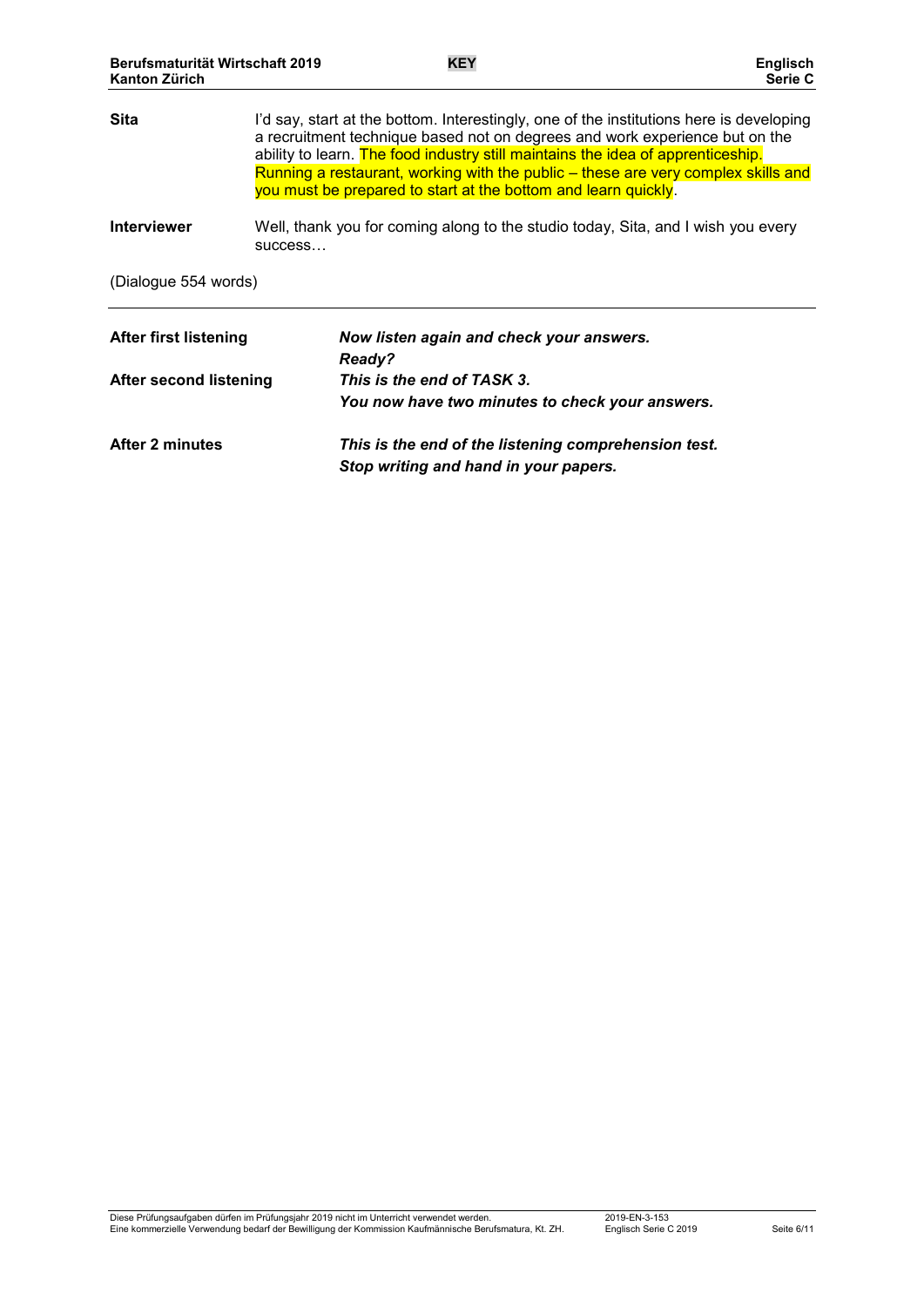# **READING COMPREHENSION KEY**

**TASK 1 14 POINTS** (1 point each)

## **Careers Advice**

| $\overline{\mathbf{1}}$ | D | Although I was given a host of new ideas, I rejected them                                     |
|-------------------------|---|-----------------------------------------------------------------------------------------------|
| $\overline{2}$          | A | It was hard to see how psychometrics would give an accurate picture of me.                    |
| $\mathbf{3}$            | C | I am a lot happier and more positive.                                                         |
| $\overline{\mathbf{4}}$ | B | I lacked technical skills but had a gift for design.                                          |
| $5\phantom{1}$          | В | they helped be realise, objectively and independently, what I definitely<br>wanted to do.     |
| 6                       | A | I was dismayed to see how badly I had done in                                                 |
| $\overline{7}$          | D | I wasn't told anything I didn't already know.                                                 |
| 8                       | В | Marketing manager $\rightarrow$ Public relations officer                                      |
| 9                       | C | Working for a major bank $\rightarrow$ went into geology                                      |
| 10                      | В | Losing my job was a perfect opportunity to take a step back and look at my<br>career to date. |
| 11                      | C | The third session was taped which I found very useful.                                        |
| 12                      | C | was definitely worth the fee.                                                                 |
| 13                      | A | Long chat with the adviser $+$ results of the test.                                           |
| 14                      | В | would have had to balance the cost of retraining                                              |

**TASK 2 16 POINTS** (2 points each)

# **Great Expectations**

| 15        |   | was the tiniest I had ever seen.                            |
|-----------|---|-------------------------------------------------------------|
| 16        | в | so nobody can enter the Castle. (lines $5-6$ )              |
| 17        | А | someone who has a broad knowledge of many jobs              |
| 18        | C | acknowledging my compliments                                |
| 19        | C | I felt I could only agree (line 24)                         |
| <b>20</b> | в | A variety of interesting small things. (lines $27 - 30$ )   |
| 21        | А | The entire estate                                           |
| 22        | в | I don't want to talk about my home $\ldots$ (lines 39 – 41) |

Diese Prüfungsaufgaben dürfen im Prüfungsjahr 2019 nicht im Unterricht verwendet werden. 2019-EN-3-153 Eine kommerzielle Verwendung bedarf der Bewilligung der Kommission Kaufmännische Berufsmatura, Kt. ZH. Englisch Serie C 2019 Seite 7/11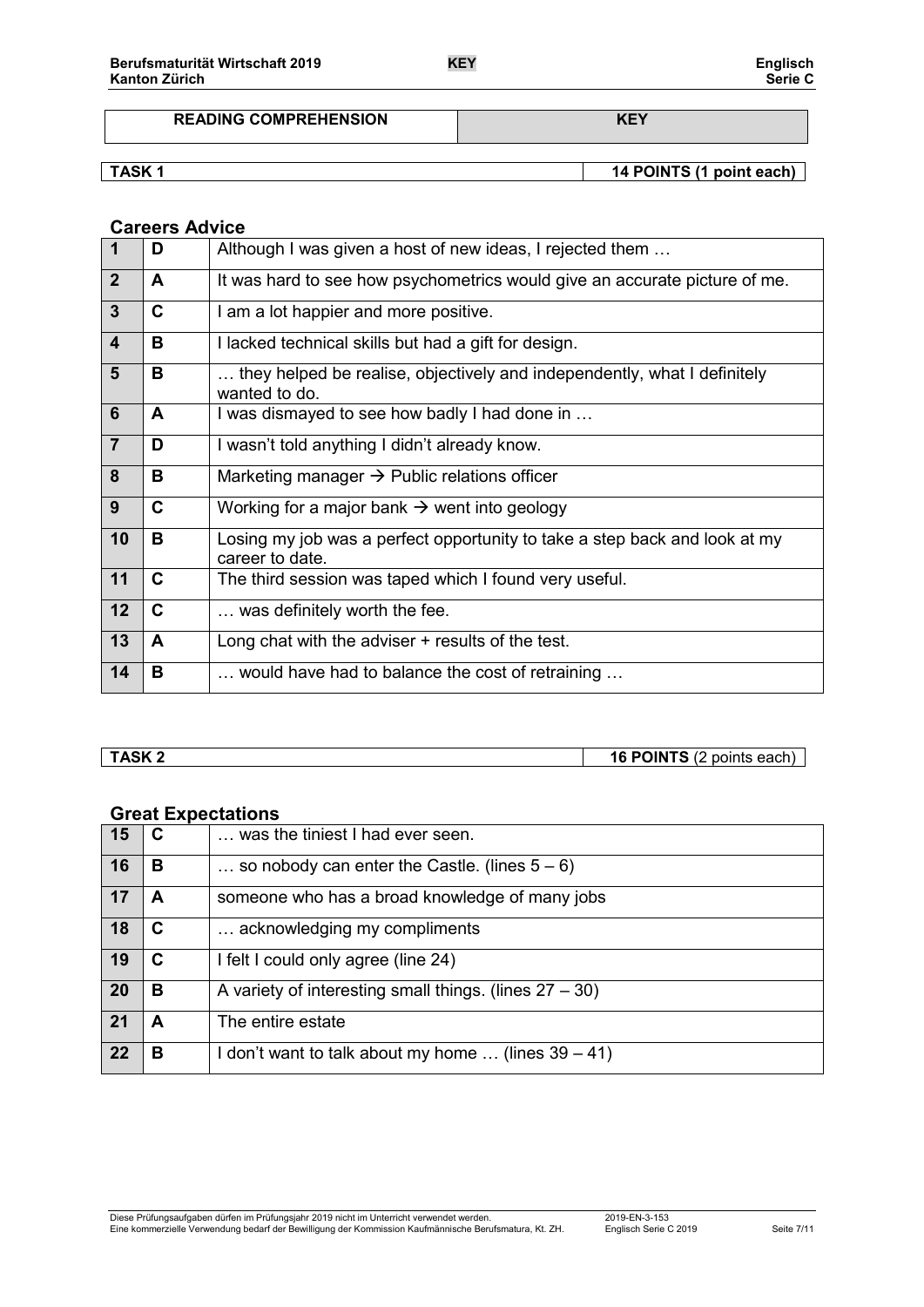| <b>TASK 1</b> (Long or short forms are accepted. Verb forms must be spelled correctly!) | <b>10 POINTS</b> |
|-----------------------------------------------------------------------------------------|------------------|
|                                                                                         | (1 point each)   |

- 1) had shot / had been shooting
- 2) was counting
- 3) had been switched / had switched / was switched
- 4) registering
- 5) felt
- 6) had been lost / was lost
- 7) was trying
- 8) carried
- 9) does it mean
- 10) takes

| <b>TASK 2</b> (Minor spelling mistakes can be accepted.) | <b>12 POINTS</b> |
|----------------------------------------------------------|------------------|
|                                                          | (1 point each)   |

- 1) in **order** not to get
- 2) was **successful** in completing
- 3) **When** I had answered
- 4) **If** he had worn
- 5) mountain was/is **higher** than
- 6) is not **worth** receiving
- 7) is **unlikely** to heal
- 8) has been doing yoga **for**
- 9) was estimated **to** have been / was estimated **to** be
- 10) **wish** I **had** gone
- 11) **spite** of being unable / spite of his inability
- 12) if/whether he **was** able to

| <b>TASK 3</b> (Spelling has to be correct.) | <b>8 POINTS</b> |
|---------------------------------------------|-----------------|
|                                             | (1 point each)  |

- 1. industrial
- 2. third
- 3. ecological
- 4. losses
- 5. flying
- 6. ability
- 7.researchers
- 8. addition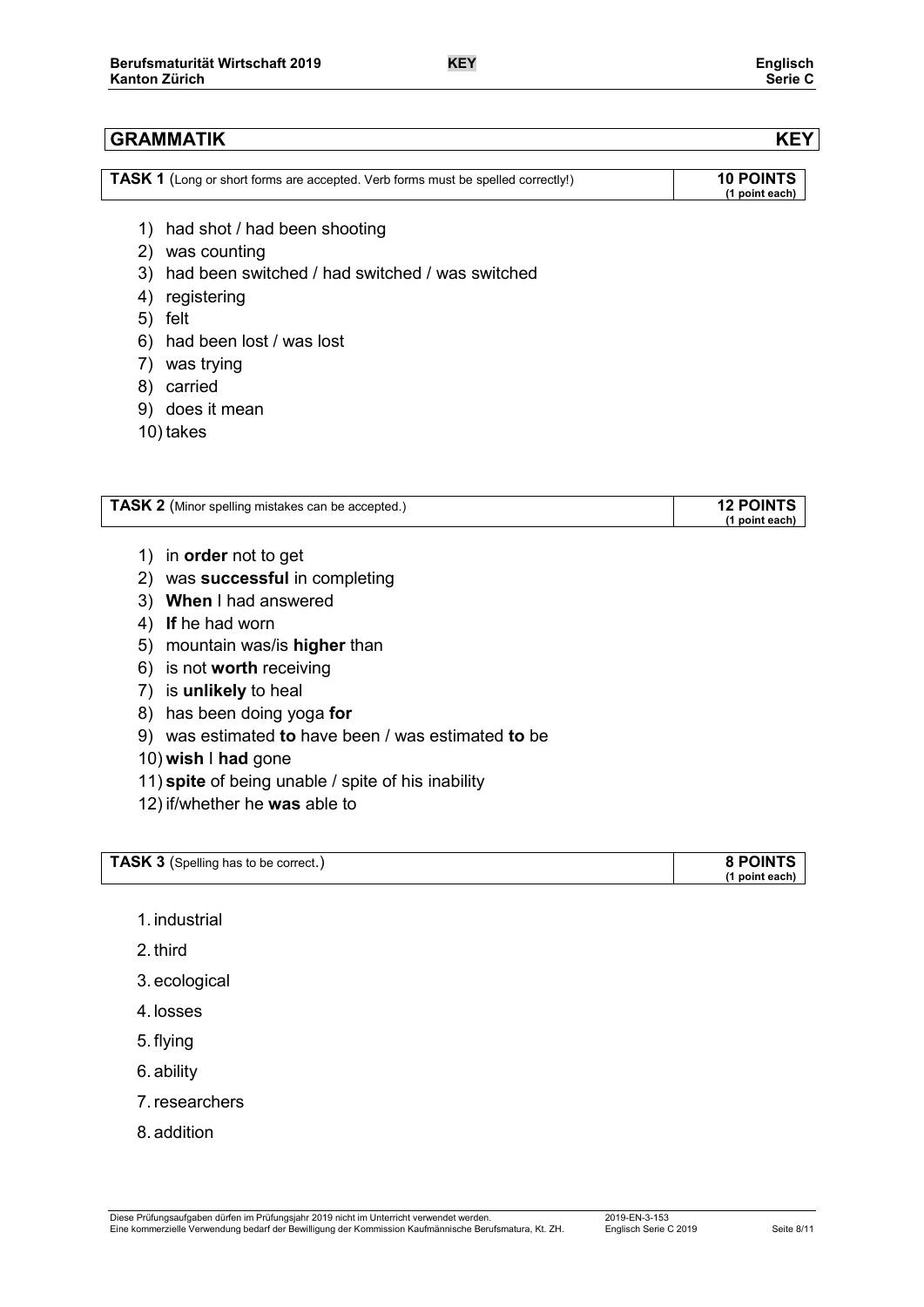# **BMP WRITING TASK 2019**

| Candidate Name: | Candidate Number: |  |
|-----------------|-------------------|--|
|                 |                   |  |

|                | CRITERIA (marked on a basis of 0 - 10 points) | <b>Maximum points</b><br>10 each |
|----------------|-----------------------------------------------|----------------------------------|
|                |                                               |                                  |
| 1              | Content                                       |                                  |
| $\overline{2}$ | Style, Conventions; Paragraphing & Cohesion   |                                  |
| 3              | Vocabulary: range, accuracy                   |                                  |
| 4              | Grammar: range, accuracy                      |                                  |
|                |                                               |                                  |
| $1 - 4$        | Total (max 40 points)                         |                                  |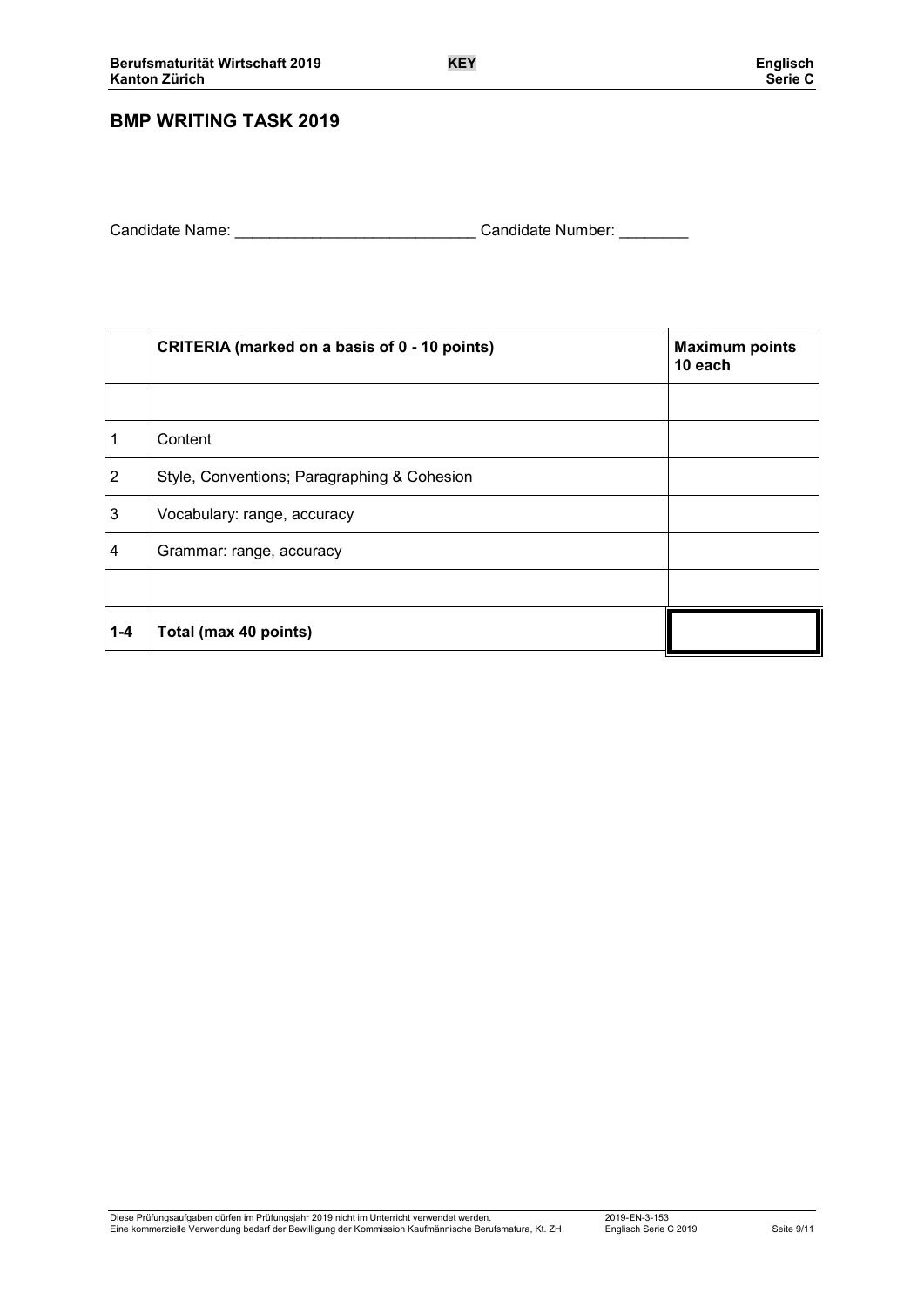# **BMP WRITING TASK 2019**

### **Suggested Marking Scheme**

|         | <b>CRITERIA</b> (marked on a basis of 0-6 points) | <b>Points</b> |  |
|---------|---------------------------------------------------|---------------|--|
|         |                                                   |               |  |
|         | Content                                           | $0 - 10$      |  |
| 2       | Style, Conventions *; Paragraphing, Cohesion **   | $0 - 10$      |  |
| 3       | Vocabulary: range, accuracy                       | $0 - 10$      |  |
|         | $0 - 10$<br>Grammar: range, accuracy              |               |  |
|         |                                                   |               |  |
| $1 - 4$ | Grand total (max)                                 | 40            |  |

Four aspects of a student's writing are looked at:

- 1) **Content** focuses on how well a student has answered a given task:
	- Have all the relevant content points been given based on the task?
	- Is the target reader fully informed?
	- Have additional details been given to make the task sound realistic?
- 2) Using the **conventions\*** of the communicative task effectively to hold the target reader's attention. **Cohesion\*\*** is enhanced by text logic, organisation into clear paragraphs, and appropriately used linking devices, reference words (e.g. relative pronouns) and punctuation.
- 3) Using a wide range of **vocabulary** appropriately. The focus is, therefore, on range as well as accuracy.
- 4) Using a range of simple and complex **grammatical forms** with control and flexibility. The focus is on both range and accuracy.

### \*for an **EMAIL/LETTER** that would mean

- appropriate opening and closing (Dear ... / Yours ... / first & final sentences)
- effectively communicating ideas / thoughts

### \*for an **ESSAY** that would mean

- introduction (*outlining main arguments*) and conclusion (*expressing own opinion*)
- clear development of argument (*content + cohesion*)
- providing details in support of argument

### \*for a **REPORT** that would mean

- clearly organised (*introduction - stating the aim, main points, conclusion - making recommendations*)
- formatted into clear sections with section headings

### \*for a **REVIEW** that would mean

- clearly organised (*introduction - stating the aim / description of the event, main points (likes and/or dislikes), conclusion - making recommendations*)
- formatted into clear sections